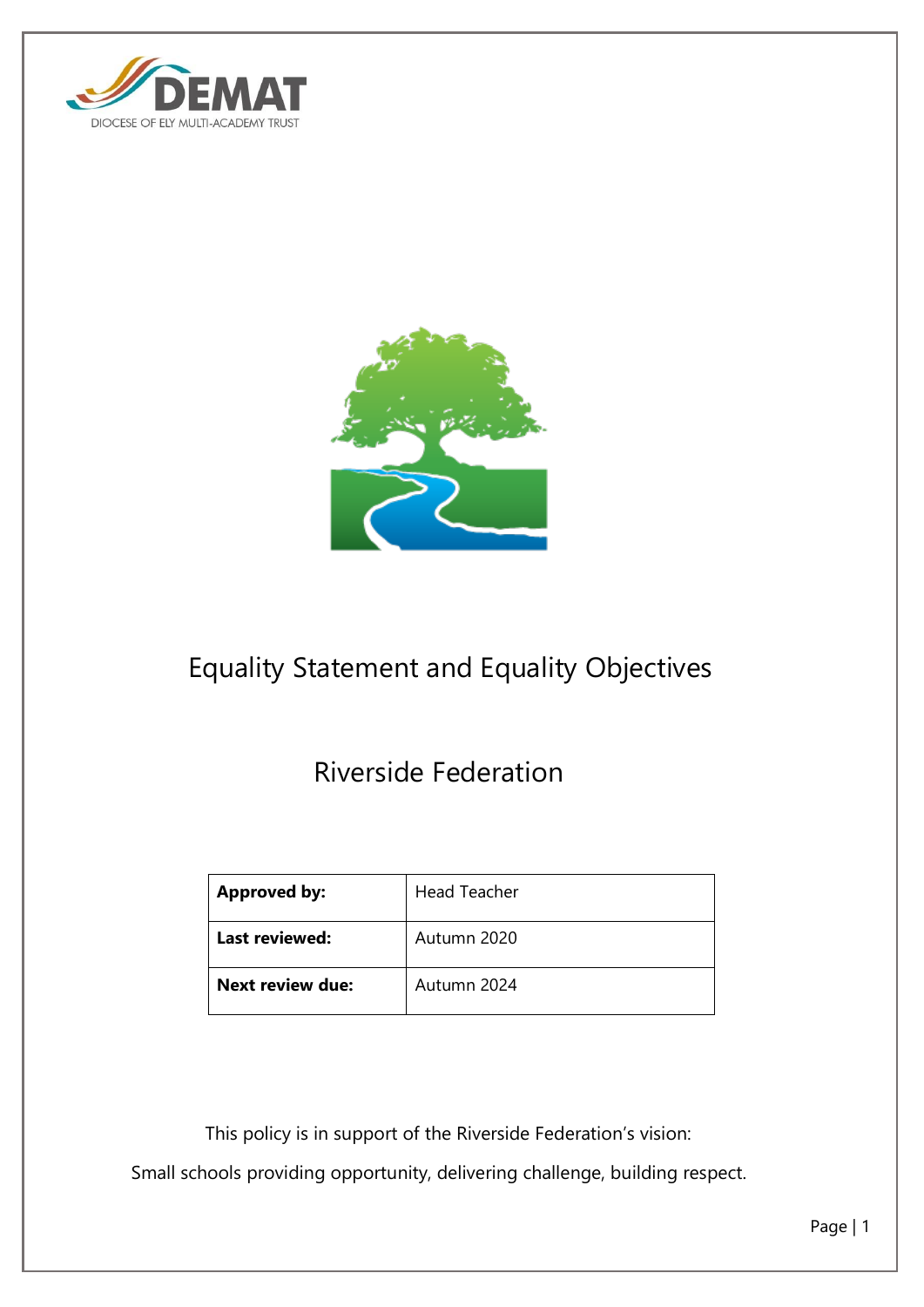## **Equality statement and due regard**

Schools in the Diocese of Ely Multi Academy Trust are committed to providing a broad and balanced curriculum that meets the needs of all pupils, and promotes their spiritual, moral, social and cultural development.

The school is committed to equality and reflects and values diversity. All academies must have their own published equality objectives

#### **Statement of Due Regard**

#### **Data**

- School data is analysed termly to track the progress and attainment of pupils by year group, ethnicity and gender, types of impairment and special educational need.
- School data is used to set objectives for achievable and measurable improvements for all groups of children.

#### **Documentation and Record-keeping**

- The statement regarding the school's responsibilities under the Equality Act 2010 is contained in a variety of school documents including policies, the raising achievement plan and website.
- There are references to the school's responsibilities under the Equality Act 2010 in the minutes of a variety of meetings including governors, leadership and curriculum.
- When implementing new policies or measures the school evaluates the potential impact upon equalities and records the judgements that are made.

#### **Responsibilities**

- The Head Teacher has responsibility for equalities matters regarding the school.
- A member of the local governing body has responsibility for equalities matters. At the Riverside Federation this is chair of Local Governing Body
- The Head Teacher has responsibility for equalities matters regarding the after school clubs and activities

#### **Staffing**

- The school's programme for professional development for all staff includes reference to equalities matters.
- Recruitment and promotion of all staff includes good equal opportunities practice.

#### **Behaviour and Safety**

- Prejudice related bullying and incidents are dealt with in line with school and DEMAT procedures.
- Pupil questionnaires and PHSE activities are undertaken regularly to ensure that pupils feel safe from all kinds of bullying.

#### **Curriculum**

- Extra or special provision is made available for the needs of specific pupils as appropriate.
- Curriculum coverage includes equalities issues particularly in regard to tackling prejudice and promoting community cohesion and mutual understanding.